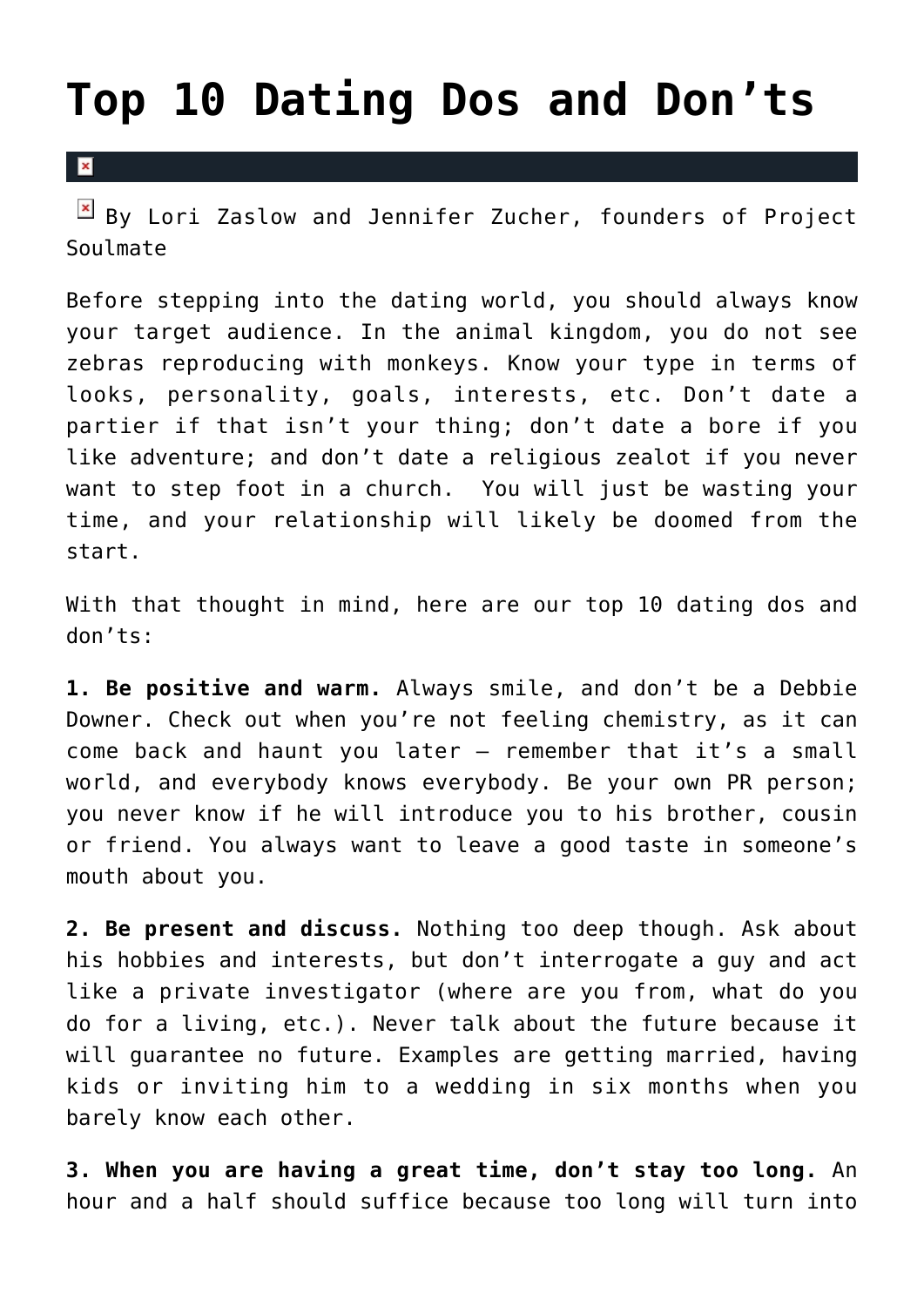too much information and too much alcohol. Leave him desiring more and wanting to see you again. Always leave on a high note. When things are going good, exit. If there is a connection, he will pursue you.

**4. Be thoughtful and initiate a plan.** It's okay for a woman to plan a date, just not the first date. Don't always expect a man to do everything. He isn't your father; he's the man you are dating. Men want love and attention just like women.

**Related Link:** [Date Idea: Take An Autumn Stroll](http://cupidspulse.com/weekend-date-idea-autumn-stroll-hike-park-walk/)

**5. Compliment him.** If he looks good and smells good, tell him! Everyone wants to feel good about him or herself.

**6. Guys cannot stand a girl that is too chatty and catty.** It is an automatic turn-off. Another turn-off is a girl who nags. Remember that guys like a girl who can make meaningful contributions to the conversation and not just talk about other people.

**7. Dress sexy but not provocative.** Men are visual creatures. A little leg and a little arm never hurt, but do not go overboard and send the wrong message. Be sure to leave something to the imagination.

**8. Don't drink too much.** Two drink maximum, ladies! Any more, and you may become sloppy. A turn-on is someone who can hold her own and still carry on a conversation without relying on liquid courage.

**9. After a great date, you can send a thank you text, but that's it!** Don't smother a guy and over-pursue him. No one likes desperation in a woman.

**Related Link:** [How to Find Love Online with Non-Traditional](http://cupidspulse.com/how-to-find-love-online-with-non-traditional-dating-sites/) [Dating Sites](http://cupidspulse.com/how-to-find-love-online-with-non-traditional-dating-sites/)

**10. Guys don't like when you compare your relationship to another one.** They don't want to hear about your friends and